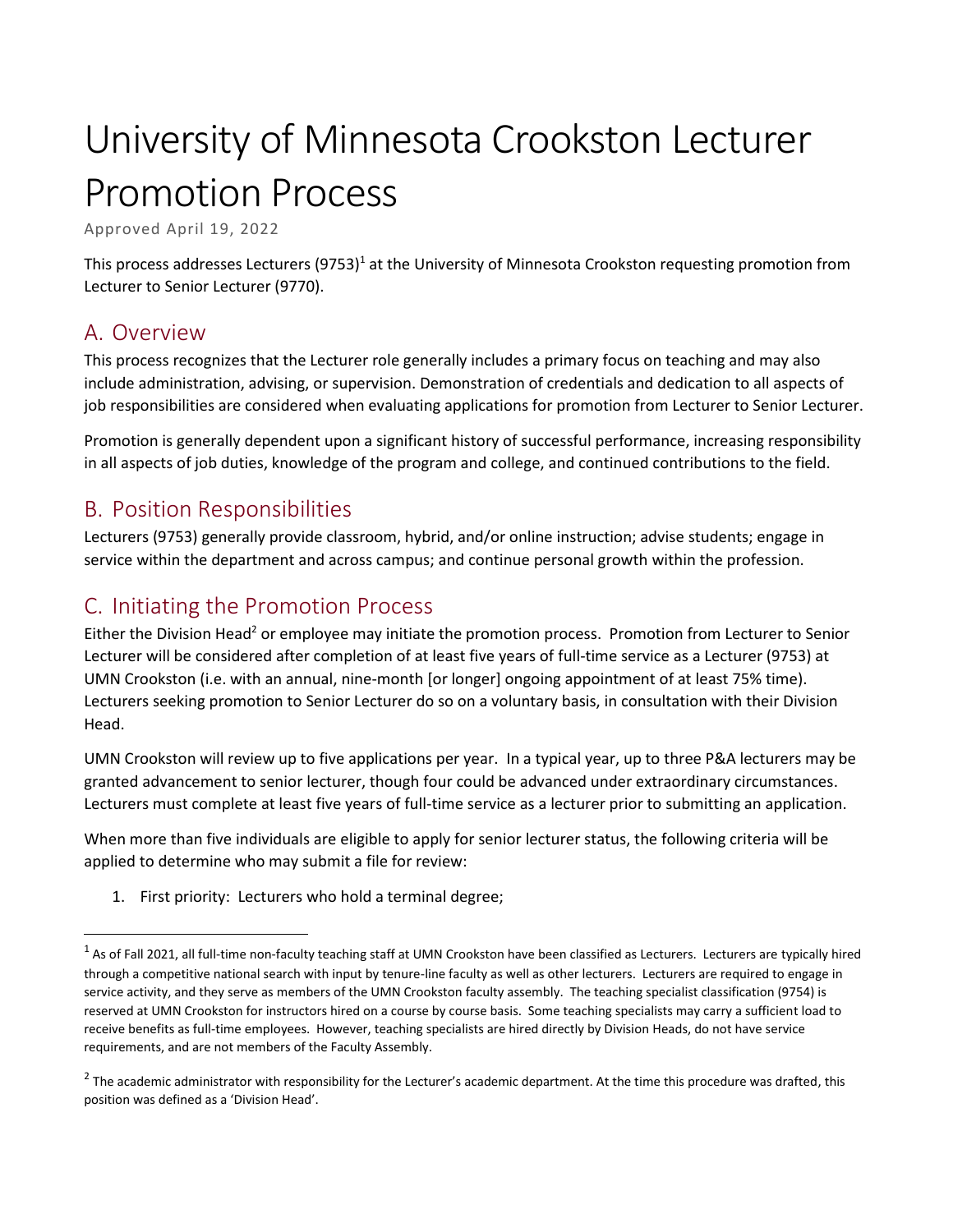2. Second priority: Division Head recommendation based on a comprehensive quantitative and qualitative consideration of (a) prior annual reviews, (b) engagement in professional development experiences related to instruction, (c) student engagement experiences, and (d) overall achievement.

# D. Privileges of Promotion

Promotion from Lecturer to Senior Lecturer will be accompanied by a recurring increase in base salary commensurate with promotion from assistant professor to associate professor as specified in the salary memo for the year when the Lecturer advances in rank. Lecturers and Senior Lecturers shall retain their respective working title throughout their employment at the University of Minnesota Crookston.

# E. Criteria for Promotion

To be considered for promotion to Senior Lecturer, a candidate must compile a dossier demonstrating excellence in the following areas:

- 1. A commitment to educational access, equity, and inclusion within the scope of the land-grant mission.
	- a) Your cover letter (see Section G) must address indicators of this commitment.
	- b) Commitment can be demonstrated through any activities appropriate to Sections E2 through E6.
- 2. A significant history of instruction at a high level. It is expected that the effectiveness of teaching will be characterized by individual course innovation that enhances the program and by a sustained, high level of performance and increasing expertise in teaching courses in the program.
	- a) Effectiveness in instruction and student interaction can be demonstrated by, but is not limited to, a record of consistently high evaluations of teaching, student testimonials, effective lesson plans and syllabi, outputs from course quality reviews, and peer observation of teaching.
- 3. A significant contribution to the development of curriculum or instructional materials shared throughout the program, department, or campus.
	- a) Significant contributions to curriculum development can be demonstrated by, but is not limited to, leadership in curriculum development or revision, development of instructional materials at the program or campus level, and development of liberal education courses or curriculum.
- 4. A demonstrated record of knowledge of and service to the program, UMN Crookston, and University.
	- a) Knowledge and commitment can be demonstrated by, but is not limited to, a sophisticated knowledge of program, campus, and University requirements, opportunities, and policies; committee participation and leadership; being recognized as an expert in your field within the program, campus, or University; service to student clubs, organizations, and competitions; serving as a mentor to your teaching peers (faculty and academic staff); leadership roles in collaborative work; and building program-community connections.
- 5. A record of professional development that demonstrates continued growth and improvement in the candidate's craft as an instructor.
	- a) Professional development can be demonstrated by, but is not limited to, participation in professional learning communities, completion of educational training experiences, applications or development of pedagogy in the field, and systematic reflection upon multiple forms of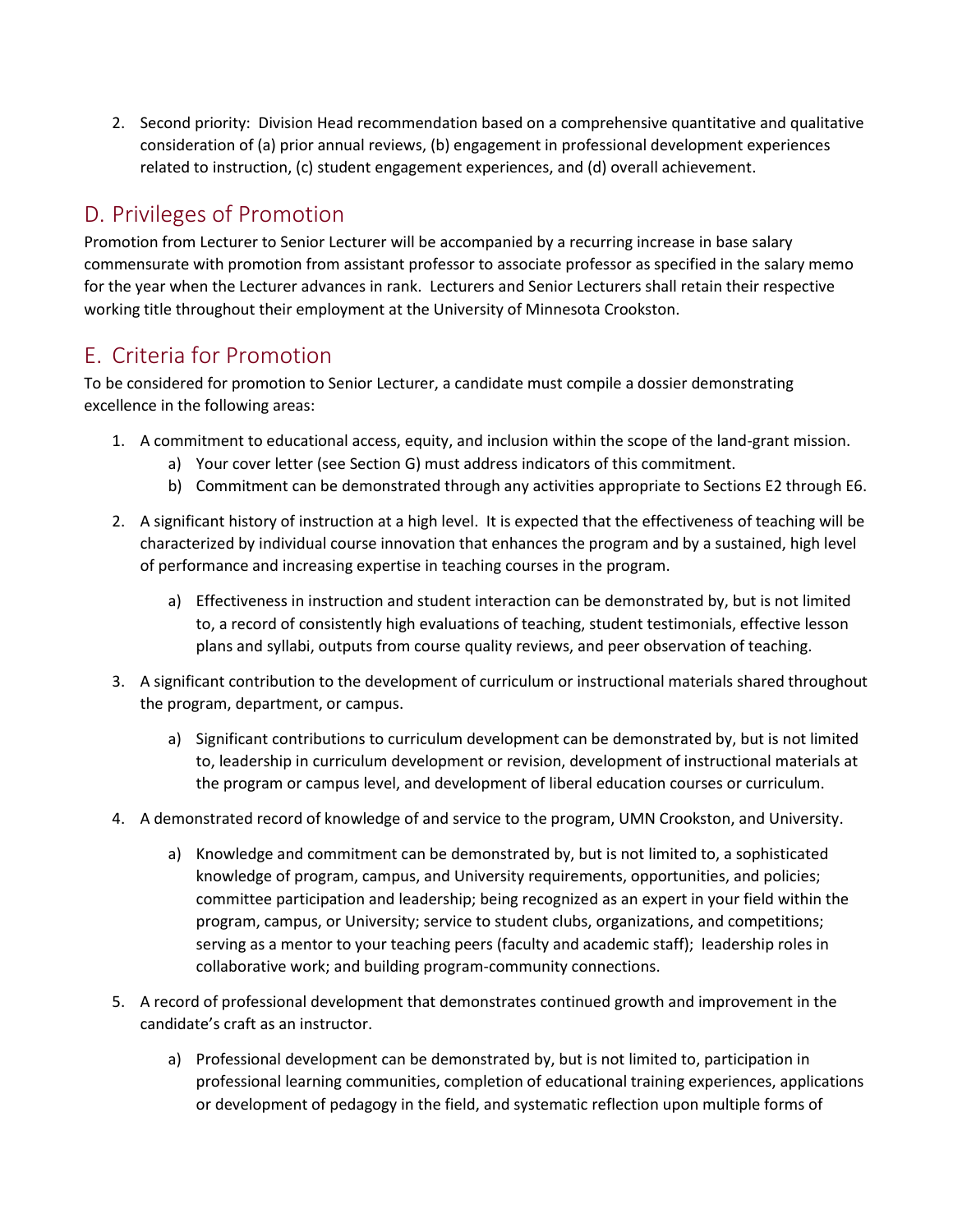feedback (e.g. peer reviews, SRTs, assessment reports) followed by action steps taken to improve instruction in light of this feedback.

- 6. A record of professional development that demonstrates continued growth and participation in the candidate's disciplinary field.
	- a) Professional development can be demonstrated through a variety of activities. Examples include, but are not limited to, attendance at professional conferences; academic presentations at the local, regional, and national level; extension or outreach activities, such as non-technical writings or presentations to general groups, service to community organizations related to your field or participation in community discussions related to your field; faculty group study projects; service to professional organizations; directing unit and community connections and relationship building; and research, academic, or trade publications.

## F. Timeline and Process of Promotion

The general timeline and process is as follows.

- 1. In Spring Semester, the Division Head and candidate will discuss the candidate's eligibility for and progress toward consideration for promotion.
- 2. Following the self-nomination by the candidate and/or the nomination by the Division Head, the Division Head notifies Academic Affairs (by the end of the spring Semester) of the candidate's intent to apply for promotion in the coming Fall Semester.
- 3. The Division Head works with the candidate to compile the necessary documentation and recommend additional documentation to strengthen the case. (Documentation is gathered in an electronic format following the promotion template.)
- 4. In the Fall Semester, the Vice Chancellor appoints a Promotion Review Committee to review the dossiers of all candidates for promotion in that year, ensuring committee membership consistent with University [policy.](https://policy.umn.edu/hr/teaching-appa) This committee will:
	- a) have campus-wide representation, including at least one member from the candidate's home department;
	- b) be comprised of at least three Senior Lecturers, to the extent possible;
	- c) include at least one member with experience in online instruction and pedagogy;
	- d) be convened and chaired by a senior faculty or instructional staff member appointed by the Vice Chancellor.
- 5. By early Spring Semester, the Division Head reviews the dossier to verify its accuracy, address missing information, and provide an independent recommendation.
- 6. In the Spring Semester, the campus Promotion Review Committee reviews documentation provided from the list in section G and determines the strength of the promotion case, based on the criteria for promotion. If the Promotion Review Committee determines that additional information is needed, they may make a request to the Vice Chancellor.